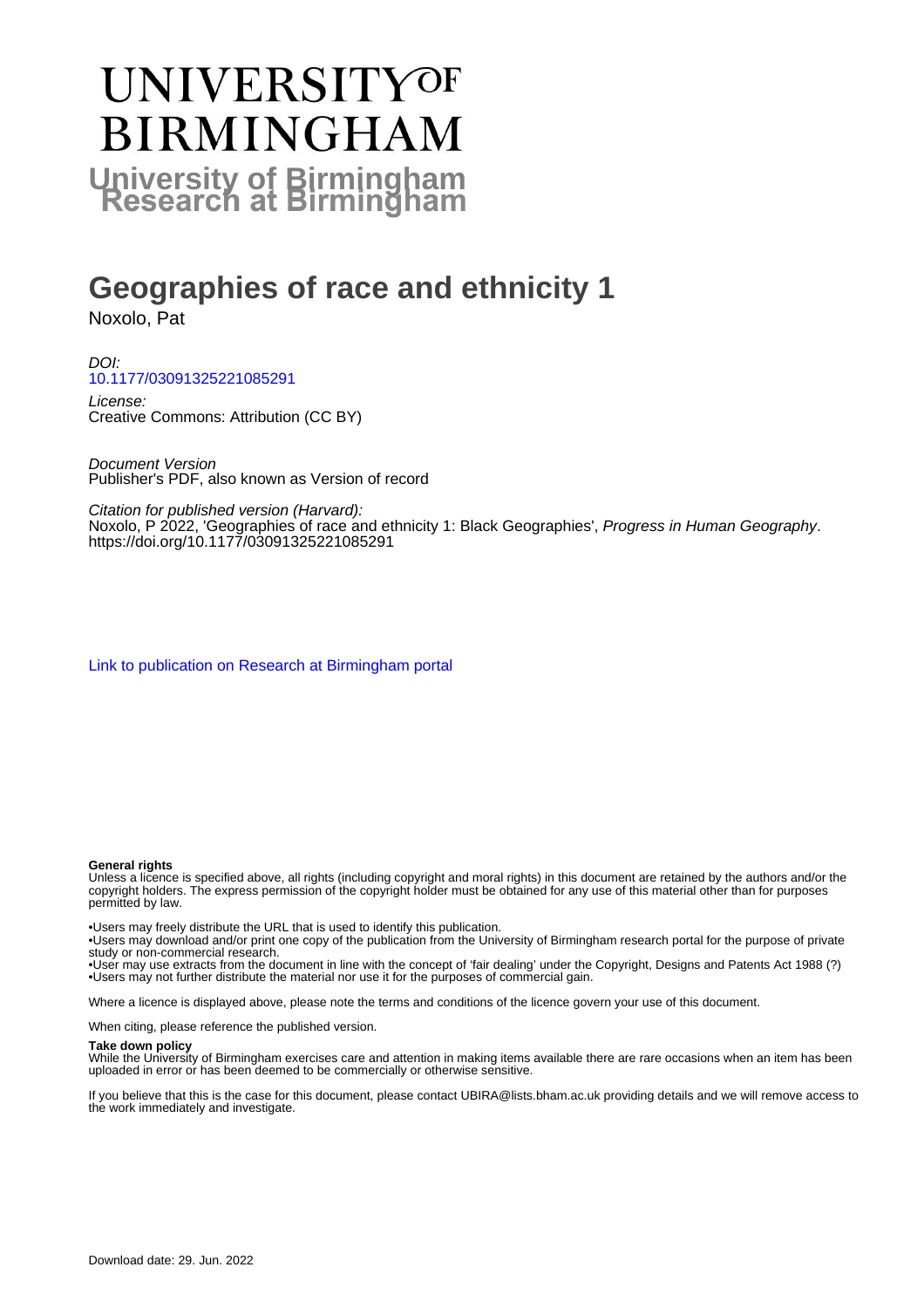# Geographies of race and ethnicity 1: Black geographies

Pat Noxolo<sup>®</sup> University of Birmingham, Birmingham, UK Progress in Human Geography 2022, Vol. 0(0) 1–9 © The Author(s) 2022



Article reuse guidelines: [sagepub.com/journals-permissions](https://uk.sagepub.com/en-gb/journals-permissions) DOI: [10.1177/03091325221085291](https://doi.org/10.1177/03091325221085291) [journals.sagepub.com/home/phg](https://journals.sagepub.com/home/phg) **SSAGE** 

## Abstract

This first of three progress reports gives a brief overview of the new field of Black Geographies. It elucidates Black Geographies as a field that not only critiques the erasure of Blackness within the whiteness and coloniality of geographical thought, but also centres Black spatial thought and agency. Thus, Black Geographies is an im/possible undertaking. Nonetheless, Black Geographies speaks not only about the spatialities of Black people but overwhelmingly speaks from the voices of Black geographers: Geography will need to recruit and retain enough Black geographers to make such an undertaking truly possible.

### Keywords

Black Geographies, postcolonial, anti-colonial, intersectionality, marginalisation

# I Introduction: mapping Black Geographies

For this first of three reports on Race and Ethnicity in Geography, I want to begin with one of the most significant moves in the last 5 years – the inception of the field of Black Geographies, written largely (though not exclusively) by  $Black<sup>1</sup>$  $Black<sup>1</sup>$  $Black<sup>1</sup>$  geographers. As Patricia [Price \(2011,](#page-8-0) [2013](#page-8-1), [2015\),](#page-8-2) Laura [Pulido](#page-8-3) [\(2015](#page-8-3), [2017](#page-8-4), [2018\)](#page-8-5), and Anne [Bonds \(2018,](#page-7-0) [2020\)](#page-7-1) have all shown before me, Geographies of Race and Ethnicity have been largely focused on geographical knowledge that bears witness to the spatialities of coloniality and exclusion based on race and ethnicity. However, in large part, such spatialised exclusion rests on the exclusionary foundations of (post)colonial formations of geographical knowledge, which are themselves reproduced through exclusionary conditions of geographical knowledge production (see, for example, [Clement, 2020;](#page-7-2) [Wang, 2021](#page-9-0)). So, this report's focus is on Black Geographies' mission not only to catalogue exclusion but also to critique exclusionary logics and conditions of knowledge production. The newness of Black Geographies, centring the work of Black<sup>2</sup> geographers without excluding relevant work of other geographers, appears potentially revolutionary in challenging the exclusionary conditions of geographical knowledge production, due to which Black geographers remain a relatively small group ([Byron, 2020](#page-7-3); [Desai, 2017;](#page-7-4) [Hawthorne and](#page-7-5) [Heitz, 2018;](#page-7-5) [Okoye, 2021a\)](#page-8-6). But Black geographers are growing in number and contribution globally, and my plan for this and the next two reports is to consider the consequences of that growth in embodied diversity for geographical knowledge.

This paper begins a mapping of the complex spatialities of the emerging Black Geographies

Corresponding author: Pat Noxolo, University of Birmingham, Edgbaston, Birmingham B15 2TT, UK. Email: [p.e.p.noxolo@bham.ac.uk](mailto:p.e.p.noxolo@bham.ac.uk)

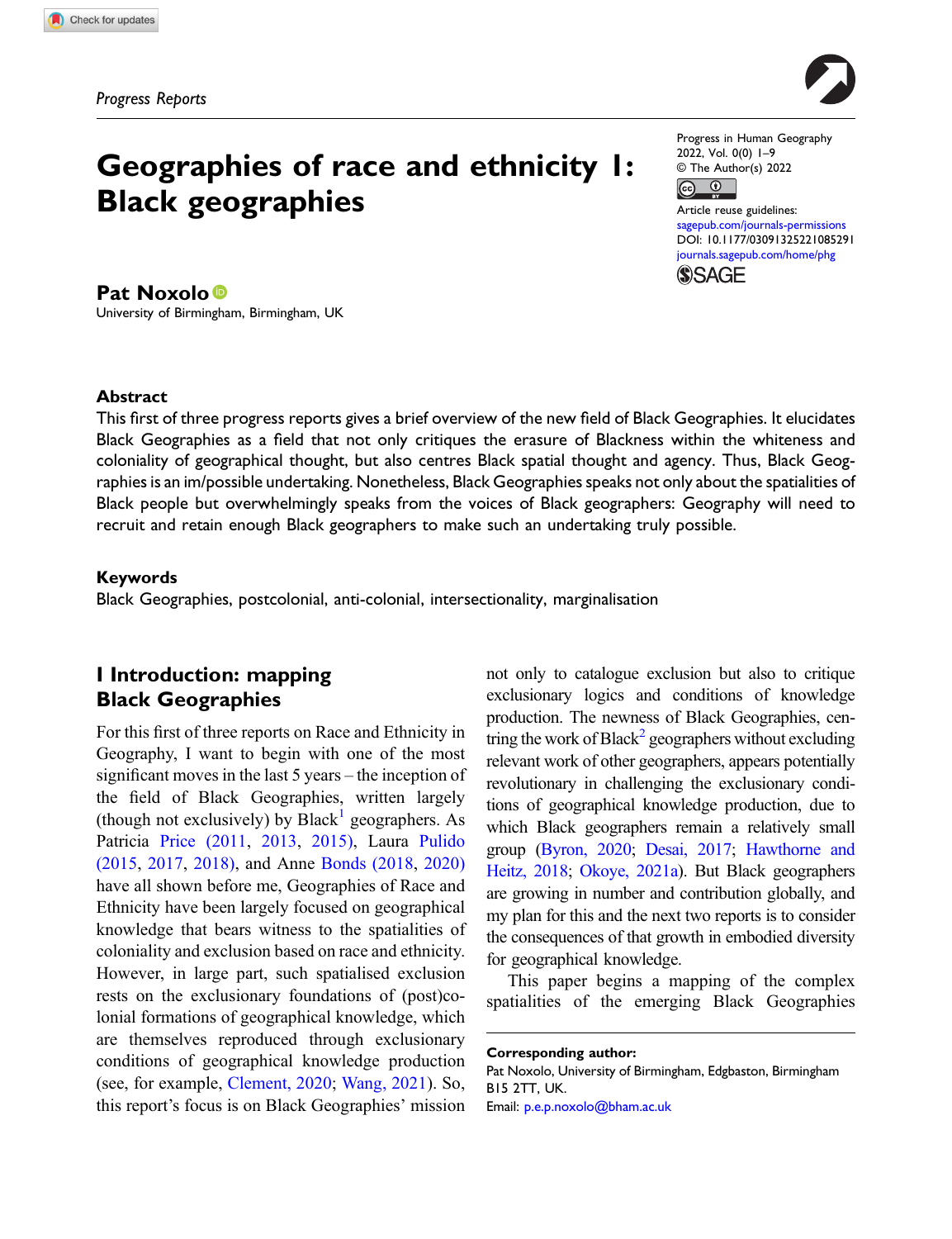literature. My aim here is not to set out what Black Geography's agendas should be in the future, nor even to point out what are its current gaps. I elucidate Black Geographies' central concerns as twofold: around Geography's anti-Black histories, spatial logics and conditions of knowledge production; and around how those disciplinary logics both determine and are effectively resisted by the space- and placemaking agency of Black thought and communities. In other words, Black Geographies frame Black spatialities as always im/possible: always erased and yet always present. My aim therefore is to consider how those same logics and historical/contemporary conditions of knowledge production are inevitably shaping the emergence of Black Geographies. Predictably, Black Geographies so named are rooted in the powerful epicentre of US-focused Black knowledge production and are routing outwards from there to other centres of Black community. At the same time, Black Geographies' own anti-colonial and anti-racist logics always already resist and decentre this powerful US epicentering, re-reading Black Geographies as rooted in/routed through a more globalised and diverse vision of Blackness. I end by suggesting that the historical and contemporary conditions of Black thought, out of which Black Geographies grows, have been necessarily more globalised and less bound by academic confines. Thus, the future spatialities of Black Geographies are much less predictable.

# II The im/possibility of Black Geographies

I want to start by acknowledging that Black Geographies actually is focused on African-American Geographies as its starting point. In making this heuristic move, I am beginning with a somewhat reductive version of what Black Geographies is. In contrast to [Hawthorne \(2019\),](#page-7-6) who is rightly keen to emphasise its antecedents and connections, rather than beginning by tracing its routes and futures into its myriad transnational ties with an anti-colonial Black politics that echoes through from Black Freedom Fighters, fugitives and intellectuals in Africa, the Caribbean, Latin America and Europe (see for example [James 1998](#page-8-7); [Mudimbe, 1988](#page-8-8); [Rhodes](#page-8-9) [2021](#page-8-9)), in this section I am confining Black Geographies to 'Black Geographies' so named. In asserting that Black Geographies is definitively African-American in origin, I am locating its starting point in the considerable labours of Black geographers in the US, particularly women like LaToya Eaves, who pushed successfully for an institutional recognition that takes its most visible form in the Black Geographies Specialty Group, formed in 2016, at the American Association of Geographers [\(Hawthorne, 2019](#page-7-6)).

As an institutionalised field so named, Black Geographies begins in the Americas. That beginning gives some very clear agendas and formations to Black Geographies, which are key to the challenge that it poses to Geography as a postcolonial white discipline. Black Geographies deliberately centres the locations and spatialities that condition and determine Black lives in the post-enslavement Americas – the plantation ([McKittrick, 2011](#page-8-10)), the prison [\(Gilmore, 2007](#page-7-7)), urban built environments [\(Shabazz,](#page-9-1) [2015\)](#page-9-1), and the post-segregation agricultural landscape of the American South ([Bledsoe et al., 2017;](#page-7-8) [Harris and Hyden, 2017](#page-7-9)). Black Geographies critiques and catalogues the many ways in which Black lives have been shaped by the spatial logics and conditions of colonialism, enslavement and white supremacy under the unequal environmental and territorial conditions of racial capitalism ([Bledsoe](#page-6-2) [and Wright, 2019b;](#page-6-2) [Pulido 2016\)](#page-8-11). At the same time, the long tradition of radical Black and anti-colonial thought and action is also a defining spatial force. Therefore, canonical Black intellectuals, from Africa, the Caribbean and Canada as well as from the US, are key to theorising the geographies of Black experience. [Du Bois](#page-7-10)'s (1897) 'double consciousness' is a key interdisciplinary referent, for example [\(Brand, 2018\)](#page-7-11), in describing the im/possibility of Black intellectual life, how we live in and contend with 'the wake' ([Sharpe, 2016\)](#page-9-2) of colonial legacies and systems of thought [\(Mbembe, 2017;](#page-8-12) [Wynter,](#page-9-3) [2003\)](#page-9-3); whilst marronage is a key framework for understanding how we resist coloniality and find forms of critical agency that can challenge this allencompassing system and work in concord with Black humanity ([Bledsoe et al., 2017](#page-7-8); [Purifoy 2021\)](#page-8-13).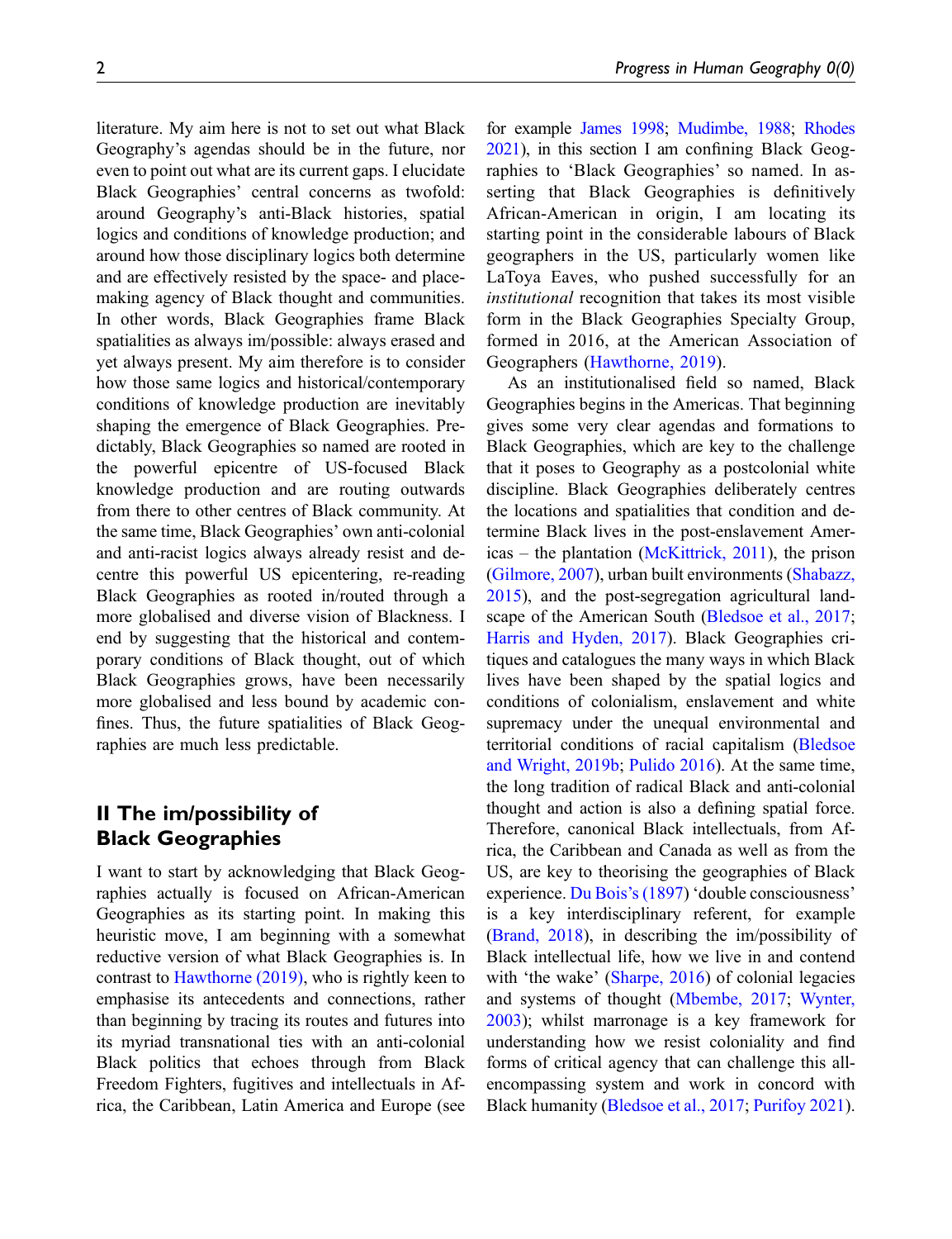Centring Black life and thought, together, is crucial. Or, in the words of Frank Wilderson (cited in Park, 2020, p. 31, my emphasis) 'what does blackness mean as opposed to what does blackness experience?' The historical and contemporary exclusions of Black knowledges in white-dominated global knowledge regimes mean that Black thought is always subject to omission and erasure. Under these conditions, the foundational colonial missions of Geography – to explore and map out the world within the extractivist and exploitational logics of colonial and capitalist regimes [\(Crampton and](#page-7-12) [Krygier, 2006](#page-7-12); [de Leeuw and Hunt, 2018](#page-8-14)) – would seem to make Black Geographies a contradiction in terms. Similar to the critique of Geography's premature moves to decolonise [\(Esson et al.,](#page-7-13) [2017](#page-7-13)), it might be argued that the discipline is not yet ready to include Black Geographies. Black Geographies grow under im/possible conditions. The historical dispossession of Black geographers within a (post)colonial discipline is in tension with the de facto agency of Black communities to make space and to be in place – as embodied human beings Black people are always making place and taking up space, theorising it as we live it, whilst always at the same time being erased from documented spatial knowledge and from the ownership of place [\(McKittrick, 2006](#page-8-15)). Under conditions of knowledge production where subject positions are often listed but enunciative positions are still rarely analysed [\(Rose, 1997\)](#page-9-4), [McKittrick \(2011:](#page-8-10) 948) pays attention to 'a paradoxical preoccupation with the suffering/ violated black body and the stubborn denial of a black sense of place' – the erasure of Black spatial practice and of Black thought about space often becomes the impossible starting point for discussion of Black spatialities.

By centring Black spatial thought, rather than just noting its erasure, one of the most radical effects of Black Geographies might be to finally move Geography away from its postcolonial liberal impulse to try to include Black geographers in dialogue only on its own exclusionary terms ([Hawthorne and Heitz,](#page-7-5) [2018](#page-7-5)). Instead, Black Geographies might push the discipline towards a historical moment in which 'an ethical analytics of race [is] based not on suffering, but on human life' ([McKittrick, 2011:](#page-8-10) 948), or

towards a deepening in the terms of engagement that recognises that our entirety, all that we are, both what Geography can read as human and what it can't, is also human. But focusing on the entirety of Black spatial thought brings us to the heart of im/ possibility: if Geography is founded on the erasure of Black spatial thought – how else could colonialism take places? – centring Black spatial thought means radically rethinking how Geography understands space, place and spatial agency. A starting point for such a reimagining has been marronage or Maroon geographies, with its historical basis in Black people fleeing enslavement and living outside the bounds of whiteness, making places in unsurveilled territories in which 'residents reject the logics of racial violence that structure the world around them' ([Winston 2021:](#page-9-5) 2187). The im/possible history of voluntary Black separatism and community-making has often been one of repetitive displacement (Ramí[rez, 2020](#page-8-16)), but [Winston \(2021](#page-9-5)) helpfully thinks through how Maroon geographies can also be understood as finding ways to stay in place, through forms of communal living in which shared property is defended by the whole community, and property owners fly under the radar of white surveillance by, for example, refusing to file deeds to their properties. These practices lead to a theorisation of place that is not just communal but is *relational* – rather than theorising place as parcels of investable, material space that 'largely represent histories and visions of the most privileged' [\(Allen et al., 2019](#page-6-3)), place might be understood as consisting of 'overlapping and competing placeframes… [so that] place-making does not require access to any resources to practice' [\(Allen et al.,](#page-6-3) [2019\)](#page-6-3). In this way of thinking, Black place-making is led by Black spatial thought and action, rather than by a material capacity to possess territory, invest in it and keep others off it.

As Allen et al. point out, relational place-making is not unique to Black Geographies (see for example [Pierce et al., 2011](#page-8-17)). In deploying it, Black Geographies is reaching out to tentatively re-evaluate and draw from the larger pool of geographical thought. Yet relational place-making is still about making space for Black place-making: rather than asserting a radical departure it accepts dominant spatialities and argues for an acceptance that multiple or palimpsestic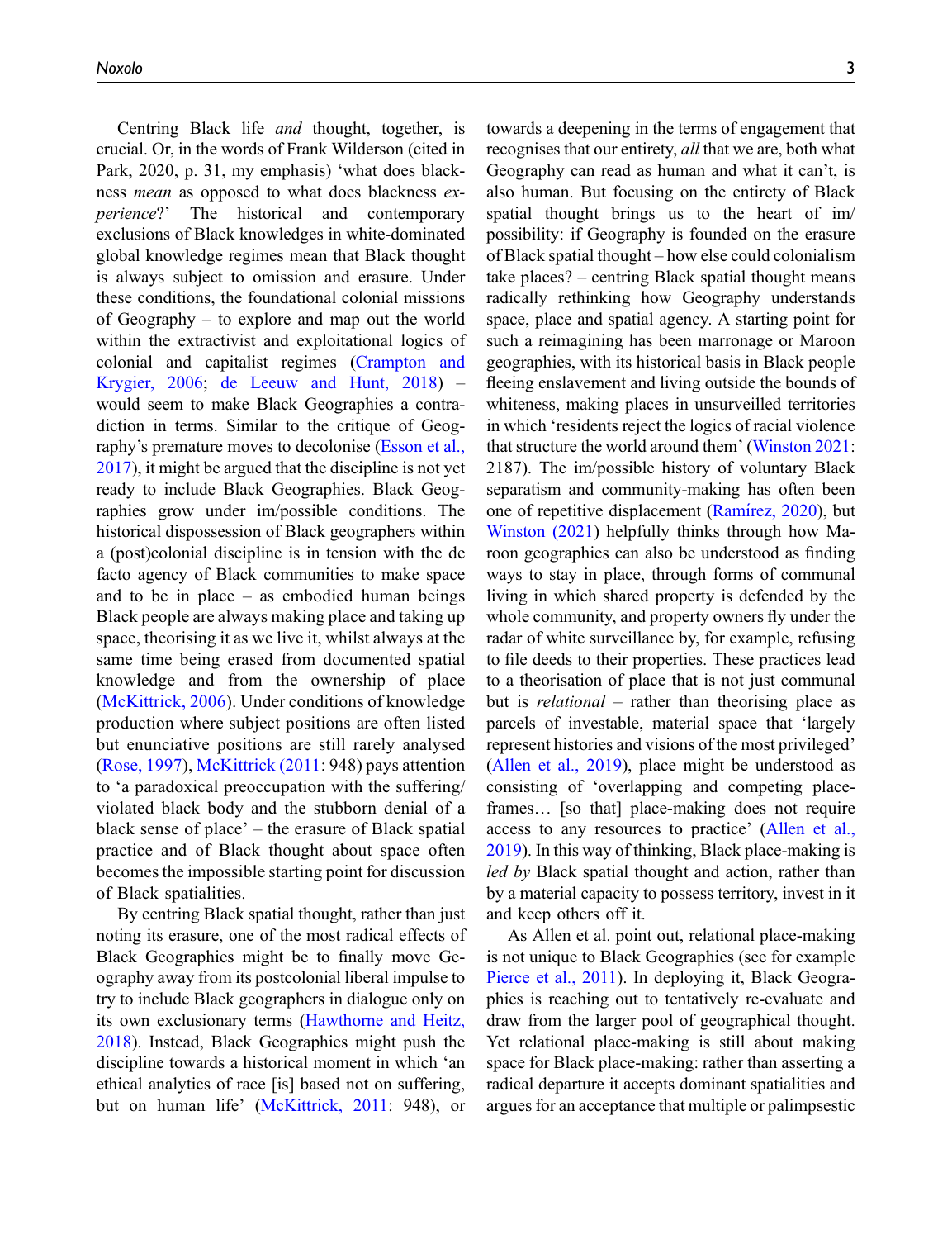place-making can be layered on top of them. I wonder whether this additive relationality can really be a sufficiently radical answer for the voraciously exploitative and extractive processes that accompany racial capitalism: poverty, inequality, environmental racism ([Agyeman, 2013;](#page-6-4) [Pulido, 2016](#page-8-11); [Abdu et al.,](#page-6-5) [forthcoming](#page-6-5)). My point in this section has been that, potentially, Black Geographies works in the long term towards more radical theorisations of Black spatialities, coming less from existing geographical thought and more through observation and recuperation of Black spatial agency. Through the slow work of theorising from ethnographies of activist and grassroots spatial practice, and through the recognition of Black cultural practice as geographical, Black Geographies is building towards spatial theory that is centred on Black life and thought, even within continuing conditions of im/ possibility.

# III The changing spatial logics of Black Geographies

This section considers that powerful spatial logics have shaped the beginning of Black Geographies, rooting it in the US. However, its future spatial logics are less predictable. According to its own decolonising logic, Black thought is always already decentring the US, both because its centring of Black lives and thought resonates with Black geographers who focus on other contexts, and because the ever-present differences within Blackness cut through and connect Black Geographies with a wide range of differently emplaced intersections and struggles.

Recent attempts to globalise Black Geographies so labelled open up some of these questions of changing spatial logics. Camilla [Hawthorne \(2019\)](#page-7-6) notes rightly that Black Geographies is fed by a Black Radical Tradition that includes the Martinican writer Fanon as much as the Combahee River Collective. At the same time, she notes that other tributaries that flow into Black Geographies are from Black Caribbean theories and studies ([James, 2001](#page-8-18); [Mintz, 1986](#page-8-19); [Glissant, 1997](#page-7-14)) and from what she calls 'Black/African diaspora studies' [\(Hawthorne, 2019](#page-7-6): 5),

in which she includes Stuart Hall and Paul Gilroy. Notable to me, as someone with a heritage and interest in Caribbean Studies, is that Caribbean writers are prominent in all these different tributaries, and not just because Caribbean thinkers have a long tradition of being spatially mobile ([James, 1998\)](#page-8-7). Caribbean writers feed into Black Geographies through multiple spatial trajectories because Black thought is no respecter of borders and 'borderization' [\(Mbembe, 2021:](#page-8-20) 21). Despite racialised border security measures [\(Browne, 2015\)](#page-7-15), Black thought moves with the Black person – including the dispossessed, the refugee, the migrant and the fugitive – and it will therefore very often overflow conventional geographical boundaries. Pinnock (forthcoming, n. p.) note their concept of Global Black Geographies is not seeking to exclude Black Geographies, but, by '[b]ypassing the North Atlantic' it does seek to 'take up its questioning elsewhere', interrogating the nation-state and other postcolonial spatial formations that might make Black spatial thought 'available for capture' (see also [Uzor, 2018,](#page-9-6) on the concept of 'avoiding capture'). To think beyond the nation-state and other forms of geopolitical territoriality that come out of colonialism and anti-colonialism, is to seek and find Black Geographies wherever they might be, without geopolitical limits, navigating their own 'wayward' ([Hartman, 2019\)](#page-7-16) spatial logics. It is impossible at this point to say what such thoroughly decolonised logics might be, or even whether they are entirely possible within the current global capitalist system. Certainly, digital communication, including social media, will be important in future patterns of circulation of Black knowledge ([Okoye, 2021b](#page-8-21); [Gayle, 2020\)](#page-7-17), with routes that wander outside the formal academy and well beyond language ([Joseph and Bell, 2020;](#page-8-22) [Sobande, 2020](#page-9-7); [T](#page-9-8)é[l](#page-9-8)é[maque, 2021](#page-9-8); [Uzor 2020\)](#page-9-9).

Even while we wait for Black spatialities to be more fully revealed, an already emergent global field of Black Geographies (not always so named) recognises that, in the here and now, spaces and places – the European, African or Australian city, for example – are constituted with and through Blackness [\(Noxolo, 2016](#page-8-23); [Shaw, 2013](#page-9-10); [Simone, 2009\)](#page-9-11). Conversely, Black Geographies begins to be marked by a recognition that Blackness is constituted in and by a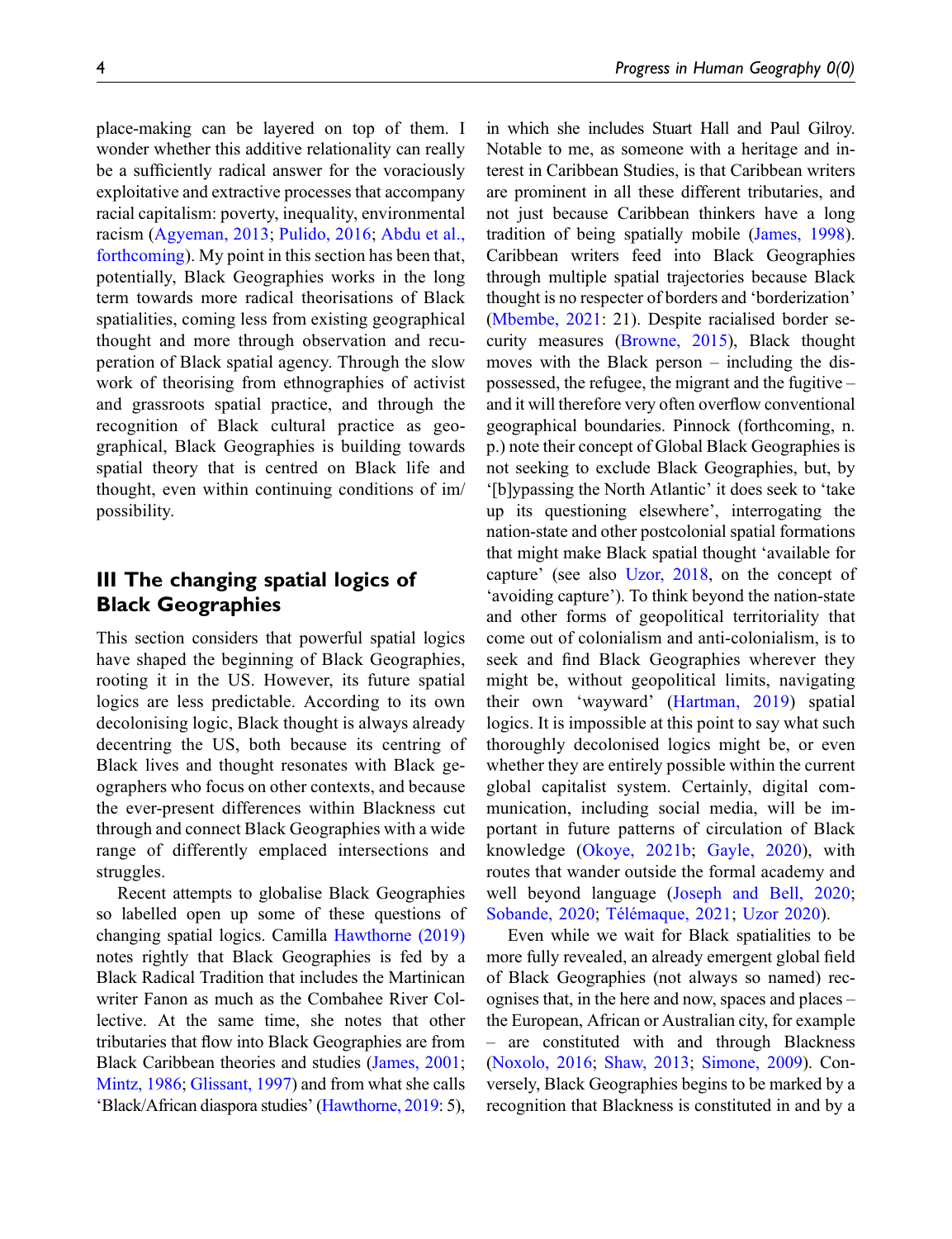wide range of places and spaces (cf. [Allen et al.,](#page-6-3) [2019](#page-6-3)). The emplacedness of Blackness requires an attention to specificity. Where in the US intimate sites of Black existence like the stoop and the Blackowned business are key spatial sites and symbols of Black discourse and resistance [\(Brand, 2018](#page-7-11)), in the Caribbean, Canada and Australia studies of other intimate spaces – the *lakou*, the street corner, the mall, the café – reveal other political sites of surveillance and resistance through dance and playfulness (Sapp [Moore, 2021;](#page-8-24) [Lobo, 2016;](#page-8-25) [Recollet,](#page-8-26) [2015](#page-8-26); [Stanley Niaah, 2010;](#page-9-12) see also [Hirsch and](#page-7-18) [Jones, 2021](#page-7-18) on intimacy and joy). But emplacedness does not of course deny the transnational and geopolitical logics of white supremacy, in terms of the mobile and shared logics of colonialism [\(McKittrick, 2011](#page-8-10)) that intersect ([Massey, 1995\)](#page-8-27) each place. There is a need to be alive to both the specific and the shared spatialities of each of many Blacknesses, as well as each of many 'racisms' [\(Hall,](#page-7-19) [1992](#page-7-19): 13).

To maintain this balance between the specific and the shared, Black Geographies will seek to avoid the iterative colonising logic of Geography's history as a discipline in which explorers set out repeatedly from the colonial centre to map and fix identities ([Noxolo,](#page-8-28) [2017](#page-8-28)). And yet, as [Cusicanqui \(2012\)](#page-7-20) has warned in relation to decolonial theory, given the nature of publishing regimes and career structures it may well be only the most mobile versions of Black Geography that get taken up within the global neoliberal academy, those that can be packaged in the US or Europe and applied in a range of places, rather than those that are genuinely grounded in the diversity and specificity of Black experience. One example of the issues faced in the circulation of knowledge based on specific Black spatialities is the wide range of languages spoken in the African diaspora, not least the imposition and separate circulation of colonial languages (French, Spanish, Portuguese, English): in the colonial period and after it, language difference cuts distinct swathes of circulatory routes and boundaries across the globe. As Ngugi [waThiong](#page-9-13)' o [\(1986\)](#page-9-13) made clear many years ago, language is a key component of identity and therefore of place and space. Historically, for example, some hugely important Afro-Brazilian Lusophone voices in

Geography have had their range and influence seriously curtailed during their lifetimes, due to the dominance of Anglophone geographies and the unresponsiveness of translation agendas ([Santos, 2021;](#page-9-14) [Ferretti and Pedrosa, 2018;](#page-7-21) Nascimento, translation available in [Smith et al., 2021](#page-9-15)). Nonetheless, digital affordances make new experiments in multi-lingual and multi-modal communication accessible to many more globally (see for example [Global Black Geographers](#page-7-22) [Collective, 2022\)](#page-7-22): such innovations hold a promise of more transnationally dialogic futures.

Given the diversity and specificity of Blackness, the future of Black Geographies might be a splintered one, dividing into different locations, such as Black British Geographies ([Noxolo, 2016\)](#page-8-23), or, for that matter, into different specialisms within Geography, such as Black Urbanisms [\(Simone, 2009](#page-9-11)). An alternative is to make difference foundational to Black Geographies, thinking consistently across differences within Blackness, as they take place, within their own localities [\(Bledsoe and Wright, 2019a\)](#page-6-6). Given its interdisciplinary routing in US-based Black Feminism [\(Crenshaw 2019](#page-7-23)), and despite its frequent misuse ([Hopkins, 2019](#page-7-24)) where it becomes unmoored from the politics of race and gender, intersectionality is always already available as a means to think Black Geographies' contention with difference. Always a fully contextualised 'work-in-progress' ([Carbado](#page-7-25) [et al., 2013:](#page-7-25) 304), intersectionality digs deep into the precise articulations among Blackness, class, gender, disability, sexuality ([Eaves, 2017;](#page-7-26) [Nayak,](#page-8-29) [2019;](#page-8-29) [Rosenberg, 2021;](#page-9-16) [White, 2020](#page-9-17)) and many other differences that inflect Blackness and (anti-) racism in highly contextualised ways. Moreover, the connections and disconnections between Black people and differently racialised/ethnicised groups – indigenous, Latinx, Asian, Irish, Jewish – are structured through highly distinct and localised historical narratives of conviviality, collectivity, contingent allyships and, sometimes, complicity [\(Chari, 2021](#page-7-27); Ramí[rez, 2020](#page-8-16); [Shaw, 2013\)](#page-9-10). They raise urgent issues around subject positions: who can speak for and about communities with such complex intersections? Each of these intersections (and many more) within and around Blackness must be carefully researched within, and from the precise enunciative positions within, its own distinctive emplacement.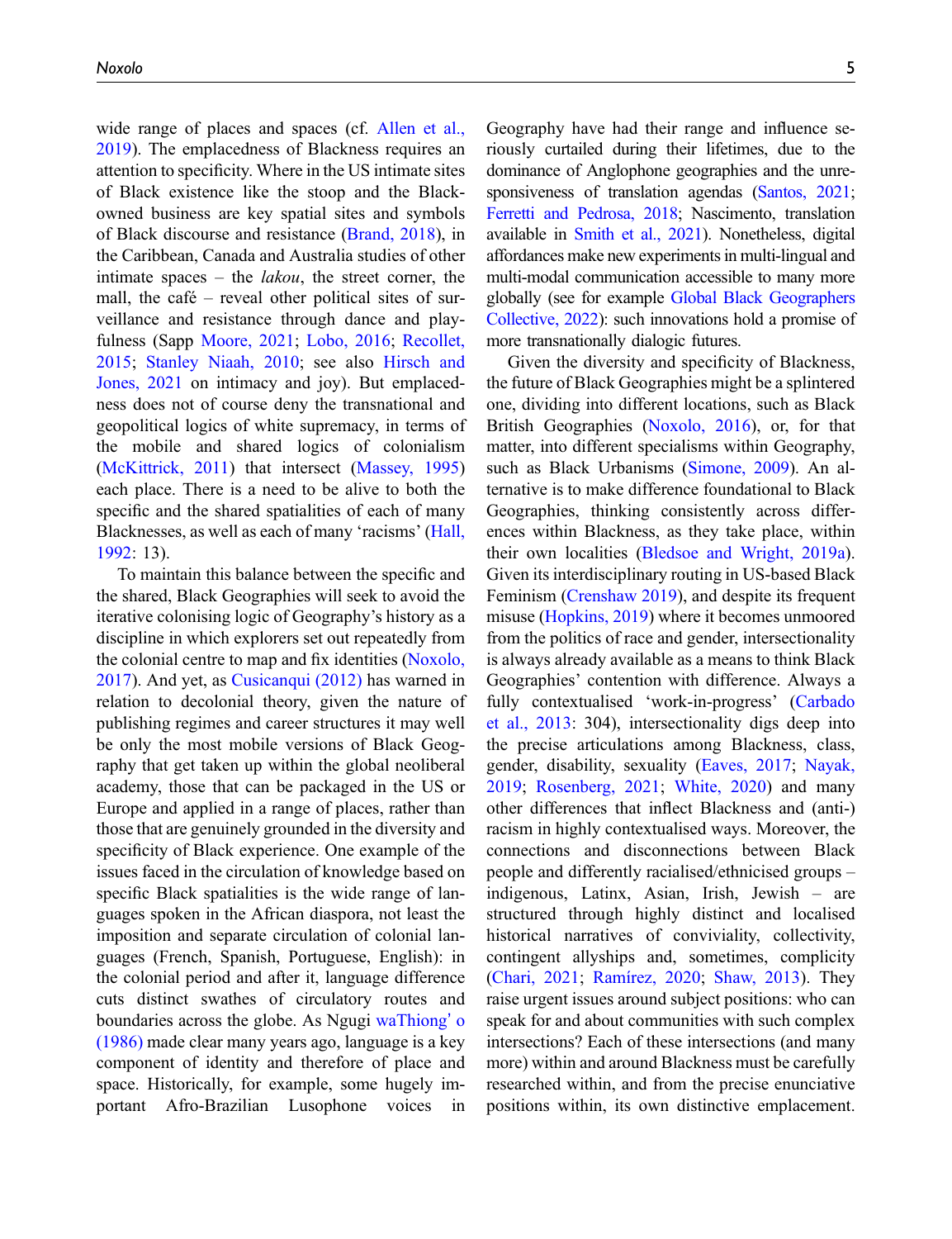Only with this careful attention to specificity can Black spatialities be approached through their own highly complex, im/possible spatial logics.

# IV Conclusion: Im/possible conditions of Black geographical knowledge production

The conclusion of this short report is that the impacts of the im/possible logics and conditions of a postcolonial and historically anti-Black discipline are inescapable, making Black Geographies an im/ possible endeavour. However, the decolonial and anti-racist critique that Black Geographies provides, in conjunction with the historical and contemporary affordances of globalised and mobile Black traditions of thought, both inside and outside the academy, might enable some even more radical departures in the future.

A thread running through this report has been the im/possible enunciative position of Black Geographies. I have conceded from the outset that Black geographers do not exclusively produce Black Geographies. However, despite our small number, the main implication of my argument here is that Black Geographies should overwhelmingly come from Black geographers. Why? As I have set out, the main critique that Black Geographies mounts is that geographical knowledge has historically been exclusionary of Black spatial thought and agency: in response, Black Geographies centres Black spatial thought and agency. Therefore, unless the discipline actually recruits and retains enough Black geographers to sustain a field named 'Black Geographies', the name itself will become a risible fig leaf for a determinedly white discipline that continues the colonial business as usual of both surveilling Black lives and erasing Black spatial agency. As Hawthorne and Heitz (2018: 150) have asserted very clearly: 'The marginalisation of Black geographic scholarship within the discipline cannot be understood separately from the marginalization of Black scholars at all levels within geography'. We shall see whether Black Geographies can sustain itself within this im/possible tension.

## Declaration of conflicting interests

The author(s) declared no potential conflicts of interest with respect to the research, authorship, and/or publication of this article.

# Funding

The author(s) received no financial support for the research, authorship, and/or publication of this article.

# ORCID iD

Pat Noxolo **b** <https://orcid.org/0000-0003-3051-1576>

#### <span id="page-6-0"></span>Notes

- 1. Black will be capitalised throughout, as a political identity. However, political terminology is a thoroughly unsettled and dynamic terrain. Therefore, wherever I am quoting from someone, I will keep their spelling, whether black or Black.
- <span id="page-6-1"></span>2. Black in Black Geographies is focused within the darkskinned African diaspora. There are those who are beginning to question this, introducing more inclusive political notions of Blackness (e.g. [Chari, 2021](#page-7-27)). However, given the recentring of whiteness and the huge ethnic differences, inequalities and forms of colourism that are often obscured by more generalist 'non-white' or 'BAME'-type formations, this article maintains the specificity of Black as dark-skinned/ African diaspora, with all due recognition of the many slippages and non-contiguity between the two.

#### <span id="page-6-5"></span>**References**

- <span id="page-6-4"></span>Abdu M, Assam B, Blagden D, et al. (forthcoming) Black Sustainability: Fi Wi Road Interns' Agenda for Change. Antipode.
- <span id="page-6-3"></span>Agyeman J (2013) Introducing Just Sustainabilities: Policy, Planning and Practice. London, UK: Zed.
- <span id="page-6-6"></span>Allen D, Lawhon M and Pierce J (2019) Placing race: on the resonance of place with black geographies. Progress in Human Geography 43(6): 1001–1019.
- <span id="page-6-2"></span>Bledsoe A and Wright WJ (2019a) The Pluralities of Black Geographies. Antipode 51(2): 419–437.
- Bledsoe A and Wright WJ (2019b) The anti-Blackness of global capital. Environment and Planning D: Society and Space 37(1): 8–26.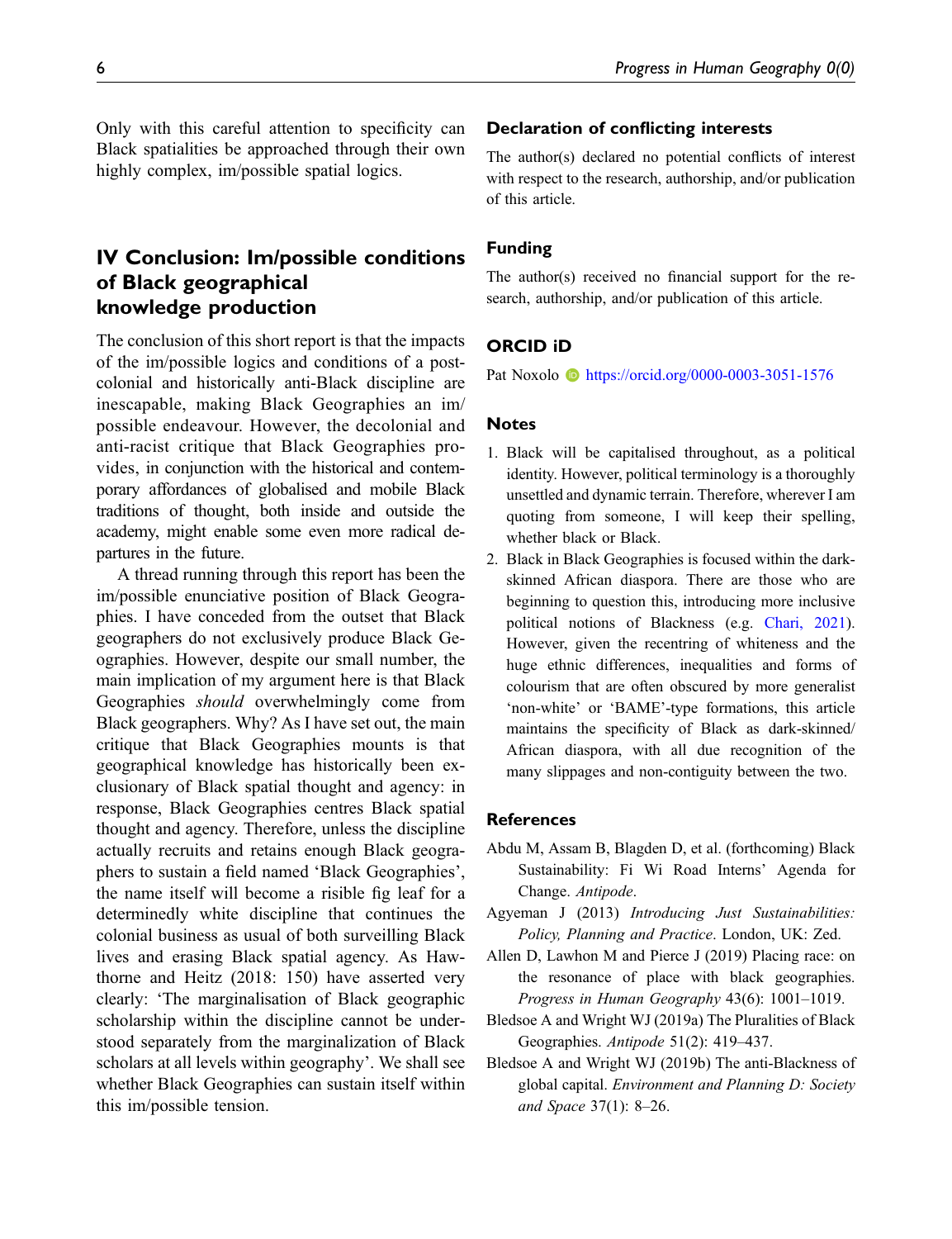- <span id="page-7-8"></span>Bledsoe A, Eaves LE and Williams B (2017) Introduction: black Geographies in and of the United States South. Southeastern Geographer 57(1): 6–11.
- <span id="page-7-0"></span>Bonds A (2018) Race and ethnicity I: Property, race, and the carceral state. Progress in Human Geography 43(3): 574–583.
- <span id="page-7-1"></span>Bonds A (2020) Race and ethnicity II: White women and the possessive geographies of white supremacy. Progress in Human Geography 44(4): 778–788.
- <span id="page-7-11"></span>Brand AL (2018) The duality of space: The built world of Du Bois' double-consciousness. Environment and Planning D: Society and Space 36(1): 3-22.
- <span id="page-7-15"></span>Browne S (2015) Dark Matters: On the Surveillance of Blackness. Durham, UK: Duke University Press.
- <span id="page-7-3"></span>Byron M (2020) Acknowledging, confronting, and transforming extra-curricular spaces in geography. Area 52: 695–700.
- <span id="page-7-25"></span>Carbado DW, Crenshaw KW, Mays VM, et al. (2013) Intersectionality. Du Bois Review: Social Science Research on Race 10(2): 303–312.
- <span id="page-7-27"></span>Chari S (2021) The ocean and the city: Spatial forgeries of racial capitalism. Environment and Planning D: Society and Space 39(6): 1026–1042.
- <span id="page-7-2"></span>Clement V (2020) Geographical knowledge, Empire, and the indigenous other: engaging a decolonising introspection into Early French colonial geography. Area 52(4): 741–749.
- <span id="page-7-12"></span>Crampton J. and Krygier J. (2006) An introduction to Critical Cartography. ACME, an International E-Journal for Critical. Geographies 4(1): 11–33.
- <span id="page-7-23"></span>Crenshaw K (2019) The marginalization of harriet's daughters: perpetual crisis, misdirected blame, and the enduring urgency of intersectionality. Kalfou 6(1): 7–23.
- <span id="page-7-20"></span>Cusicanqui SR (2012) Ch'ixinakax utxiwa: a reflection on the practices and discourses of decolonization. South Atlantic Quarterly 111(1): 95–109.
- <span id="page-7-4"></span>Desai V (2017) Black and Minority Ethnic (BME) student and staff in contemporary British Geography. Area 49: 320–323.
- <span id="page-7-26"></span><span id="page-7-10"></span>Du Bois W.E.B. (1897) Strivings of the Negro People. Atlantic Monthly 80: 194–198.
- <span id="page-7-13"></span>Eaves LE (2017) Black geographic possibilities: on a queer black south. Southeastern Geographer 57(1): 80–95.
- Esson J, Noxolo P, Baxter R, et al. (2017) The 2017 RGS-IBG chair's theme: decolonising geographical

knowledges, or reproducing coloniality? Area 49(3): 384–388.

- Esson J and Last A (2020) Anti-racist learning and teaching in British geography. Area 52: 668–677.
- <span id="page-7-21"></span>Ferretti F and Viotto Pedrosa B (2018) Inventing critical development: a Brazilian geographer and his Northern networks. Transactions of the Institute of British Geographers 43: 703–717.
- <span id="page-7-17"></span>Gayle R (2020) Creative futures of Black (British) feminism in austerity and Brexit times. Transactions of the Institute of British Geographers 45(3): 525–528.
- <span id="page-7-7"></span>Gilmore RW (2007) Golden Gulag: Prisons, Surplus, Crisis, and Opposition in Globalizing California. Berkeley, CA: University of California Press.
- <span id="page-7-14"></span>Glissant E (1997) [1990] Poetics of Relation. Ann Arbor, MI: University of Michigan Press.
- <span id="page-7-22"></span>Global Black Geographers Collective (2022) Global Black Geographies Zine. Available at: <https://gbgzine.com/> (accessed 07 Febuary 2022).
- <span id="page-7-19"></span>Hall S (1992) Race, Culture, and Communications: Looking Backward and Forward at Cultural Studies. Rethinking Marxism 5(1): 10–18.
- <span id="page-7-9"></span>Harris R. and Hyden H. (2017) Geographies of Resistance Within the Black Belt. Southeastern Geographer 57(1): 51–61.
- <span id="page-7-16"></span>Hartman S (2019) Wayward Lives, Beautiful Experiments: Intimate Histories of Social Upheaval. London, UK: Serpent's Tail.
- <span id="page-7-6"></span>Hawthorne C (2019) Black matters are spatial matters: black geographies for the twenty-first century. Geography Compass 13(11): e12468.
- <span id="page-7-5"></span>Hawthorne C and Heitz K (2018) A seat at the table? Reflections on Black geographies and the limits of dialogue. Dialogues in Human Geography 8(2): 148–151.
- Heitz K (2022) Sunflower's Oakland: the Black Geographic Image as a Site of Reclamation. Antipode 54(1): 19–43.
- <span id="page-7-18"></span>Hirsch LA (2020) In the wake: interpreting care and global health through Black geographies. Area 52: 314–321.
- Hirsch LA and Jones N (2021) Incontestable: imagining possibilities through intimate Black geographies. Transactions of the Institute of British Geographers 46(4): 796–800.
- <span id="page-7-24"></span>Hopkins P (2019) Social geography I: Intersectionality. Progress in Human Geography 43(5): 937–947.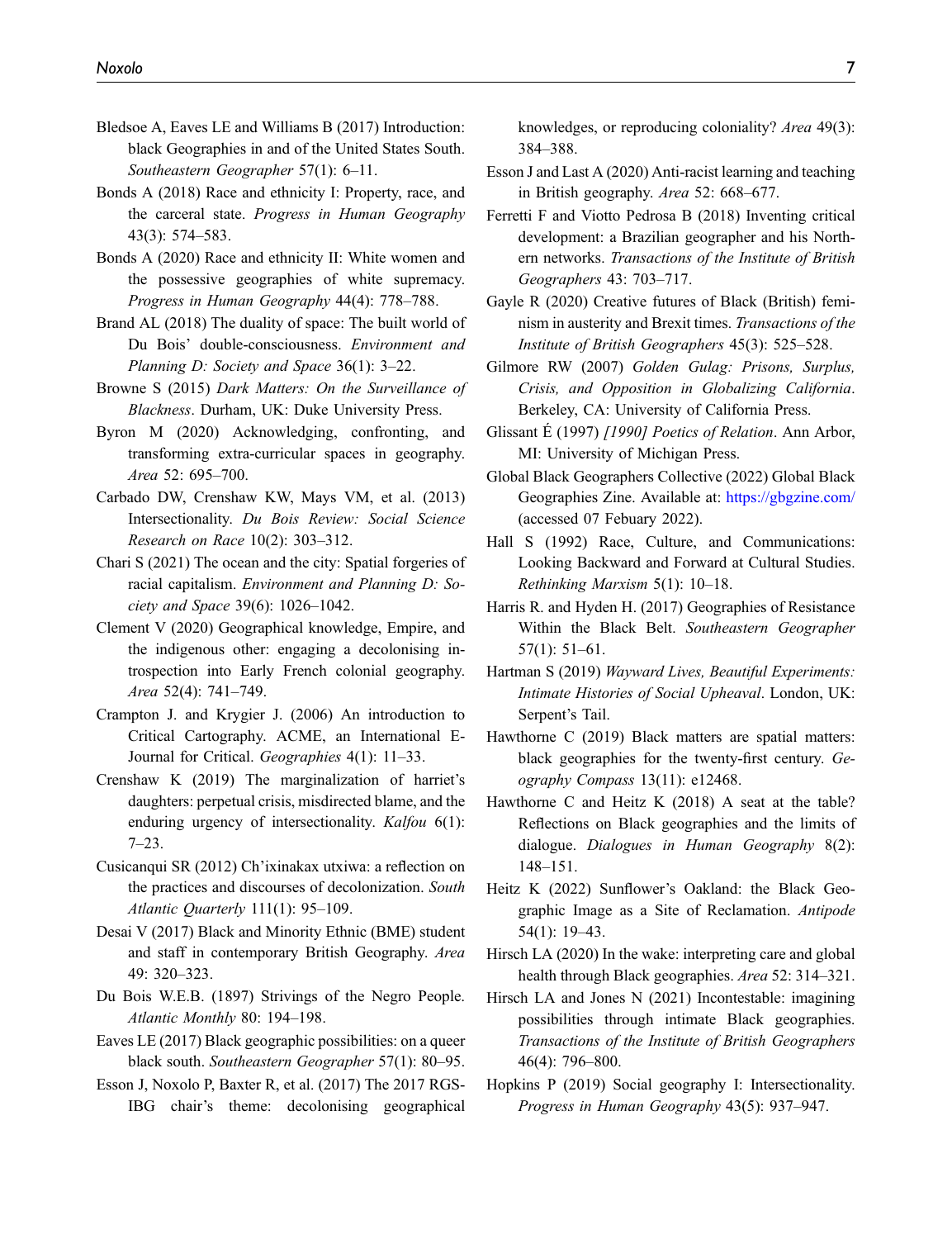- <span id="page-8-18"></span>James CLR (2001) [1938] The Black Jacobins: Toussaint L'ouverture and the San Domingo Revolution. New York, NY: Penguin Books.
- <span id="page-8-7"></span>James W (1998) Holding Aloft the Banner of Ethiopia: Caribbean Radicalism in Early Twentieth-Century America. London, UK: Verso.
- <span id="page-8-22"></span>Joseph E and Bell C (2020) Everything is everything: Embodiment, affect, and the Black Atlantic archive. Transactions of the Institute of British Geographers 45(3): 520–524.
- <span id="page-8-14"></span>de Leeuw S and Hunt S (2018) Unsettling decolonizing geographies. Geography Compass 12(7): e12376–n/a.
- <span id="page-8-25"></span>Lobo M (2016) Co-inhabiting public spaces: diversity and playful encounters in Darwin, Australia. Geographical Review 106(2): 163–173.
- <span id="page-8-27"></span>Massey D (1995) The conceptualization of place. In: Massey D and Jess P (eds) A Place in the World? Place, Cultures and Globalisation. Milton Keynes, UK: Open University Press, pp. 45–87.
- <span id="page-8-12"></span>Mbembe A (2017) Critique of Black Reason. Durham, UK: Duke University Press.
- <span id="page-8-20"></span>Mbembe A (2021) Futures of life and futures of reason. Public Culture 33(1): 11–33.
- <span id="page-8-15"></span>McKittrick K (2006) Demonic Grounds: Black Women and the Cartographies of Struggle. Minneapolis, MN: University of Minnesota Press.
- <span id="page-8-10"></span>McKittrick K (2011) On plantations, prisons, and a black sense of place. Social & Cultural Geography 12(8): 947–963.
- <span id="page-8-24"></span><span id="page-8-19"></span>Mintz SW (1986) Sweetness and Power: The Place of Sugar in Modern History. New York, NY: Penguin.
- Moore SS (2021) Between the state and the yard: gender and political space in Haiti. Gender, Place & Culture 28(9): 1306–1326.
- <span id="page-8-8"></span>Mudimbe VY (1988) The Invention of Africa: Gnosis, Philosophy and the Order of Knowledge. Bloomington and Indianapolis: Indiana University Press.
- <span id="page-8-29"></span>Nayak A (2019) Re-scripting place: managing social class stigma in a former steel-making region. Antipode 51: 927–948.
- <span id="page-8-28"></span>Noxolo P (2017) Decolonial theory in a time of the recolonisation of UK research. Transactions of the Institute of British Geographers 42: 342–344.
- <span id="page-8-23"></span>Noxolo P (2016) Locating Caribbean Studies in unending conversation. Environment and Planning D: Society and Space 34(5): 830–835.
- Noxolo P, Raghuram P and Madge C (2008) `'Geography is Pregnant' and 'Geography's Milk is Flowing': Metaphors for a Postcolonial Discipline? Environment and Planning D: Society and Space 26: 146–168
- <span id="page-8-6"></span>Okoye VO (2021a) Supervising Black Geography PhD researchers in the UK: Towards Good Practice Guidelines. Available at: [https://raceingeography.org/](https://raceingeography.org/2021/09/22/report-supervising-black-geography-phd-researchers-in-the-uk/) [2021/09/22/report-supervising-black-geography](https://raceingeography.org/2021/09/22/report-supervising-black-geography-phd-researchers-in-the-uk/)[phd-researchers-in-the-uk/](https://raceingeography.org/2021/09/22/report-supervising-black-geography-phd-researchers-in-the-uk/) (accessed 09 Febuary 2022).
- <span id="page-8-21"></span>Okoye VO (2021b) Black digital outer spaces: Constellations of relation and care on Twitter. Transactions of the Institute of British Geographers 46(4): 806–809.
- <span id="page-8-17"></span>Pierce J, Martin DG and Murphy JT (2011) Relational place-making: the networked politics of place. Transactions of the Institute of British Geographers 36(1): 54–70.
- <span id="page-8-0"></span>Price PL (2011) Race and ethnicity. Progress in Human Geography 36(6): 800–809.
- <span id="page-8-1"></span>Price PL (2013) Race and ethnicity II. Progress in Human Geography 37(4): 578–586.
- <span id="page-8-2"></span>Price PL (2015) Race and ethnicity III. Progress in Human Geography 39(4): 497–506.
- <span id="page-8-3"></span>Pulido L (2015) Geographies of race and ethnicity I: White supremacy versus white privilege in environmental racism research. Progress in Human Geography 39(6): 1–9.
- <span id="page-8-11"></span>Pulido L (2016) Flint, environmental racism, and racial capitalism. Capitalism Nature Socialism 27(3): 1–16.
- <span id="page-8-4"></span>Pulido L (2017) Geographies of race and ethnicity II. Progress in Human Geography 41(4): 524–533.
- <span id="page-8-5"></span>Pulido L (2018) Geographies of race and ethnicity III. Progress in Human Geography 42(2): 309–318.
- <span id="page-8-13"></span>Purifoy D (2021) The parable of Black places. Transactions of the Institute of British Geographers 46(4): 829–833.
- <span id="page-8-16"></span>Ramírez MM (2020) City as borderland: gentrification and the policing of Black and Latinx geographies in Oakland. Environment and planning. D: Society & Space 38(1): 147–166.
- <span id="page-8-26"></span>Recollet K (2015) Glyphing decolonial love through urban flash mobbing and Walking with our Sisters. Curriculum Inquiry 45(1): 129–145.
- <span id="page-8-9"></span>Rhodes MA II (2021) The absent presence of Paul Robeson in Wales: appropriation and philosophical disconnects in the memorial landscape. Transactions of the Institute of British Geographers 46: 763–779.